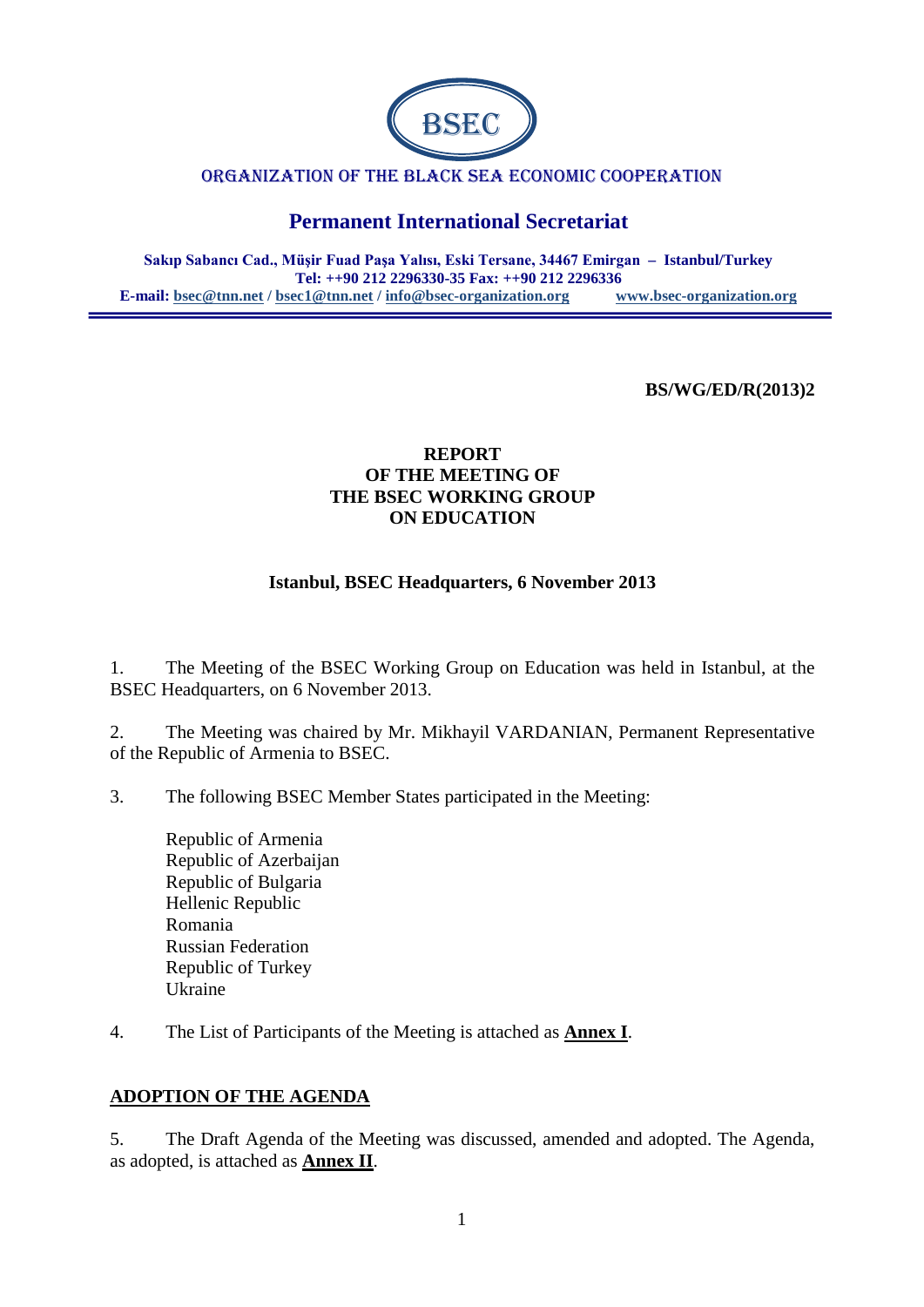#### **IMPLEMENTATION OF THE RESOLUTIONS, DECISIONS AND RECOMMENDATIONS OF THE BSEC COUNCIL OF MINISTERS, AND THE FOLLOW-UP OF THE DECLARATIONS AND JOINT STATEMENTS ADOPTED BY THE MINISTERS IN CHARGE OF EDUCATION**

6. The Working Group took note of the information provided by the BSEC PERMIS representative on the implementation of the Resolutions, Decisions and Recommendations of the Council and the Declarations and the Statements of the Ministers in charge of Education since the last Meeting of the Working Group on Education (Istanbul, 26 March 2013).

7. The participants acknowledged the information on the issue provided by the BSEC PERMIS and expressed the willingness to proceed with necessary steps needed to secure the dynamics of the implementation of the Resolutions, Decisions and Recommendations of the Council and the Declarations and the Statements of the Ministers in charge of Education.

8. The Working Group considered and approved the Evaluation Report on the activities of the Working Group (2012-2013), elaborated by the Country-Coordinator (The Hellenic Republic), for its submission to the Committee of Senior Officials. The said Report is attached as **Annex III**.

9. The Working Group expressed its appreciation for the work done by the Hellenic Republic in its capacity as the Country-Coordinator of the Working Group on Education for the past two years.

#### **THE "WAY FORWARD FOR AN ACTION PLAN ON THE IMPLEMENTATION OF THE "ECONOMIC AGENDA: TOWARDS AN ENHANCED BSEC PARTNERSHIP" – CONSIDERATION OF CONCRETE PROPSALS**

10. The BSEC PERMIS representative informed about ongoing discussions on the measures to implement Goal 14 of the Priority Areas of the "BSEC Economic Agenda" entitled "Higher Standards in Education and Training".

11. The Working Group took note of the information on the Questionnaire on the mobility of academic staff and students among the BSEC Member States, provided by the Country-Coordinator.

12. The Member States, who have not done so, are invited to respond to the Questionnaire by 30 January 2014, and continue discussion on the issue at the next Meeting of the Working Group. The said Questionnaire is attached as **Annex IV**.

13. The Working Group took note of the presentation by the Country-Coordinator on the concrete steps for the implementation of the Plan of Action of the Working Group. The presentation is attached as **Annex V**.

14. In this connection, the Member States are invited to take practical steps towards the implementation of joint projects in the field of education in conformity with the Plan of Action.

15. The Working Group considered, amended and adopted the Report on the activities of the Working Group on the implementation of the BSEC Economic Agenda and decided to forward it to the Council through the Committee of Senior Officials. The Implementation Report is attached as **Annex VI**.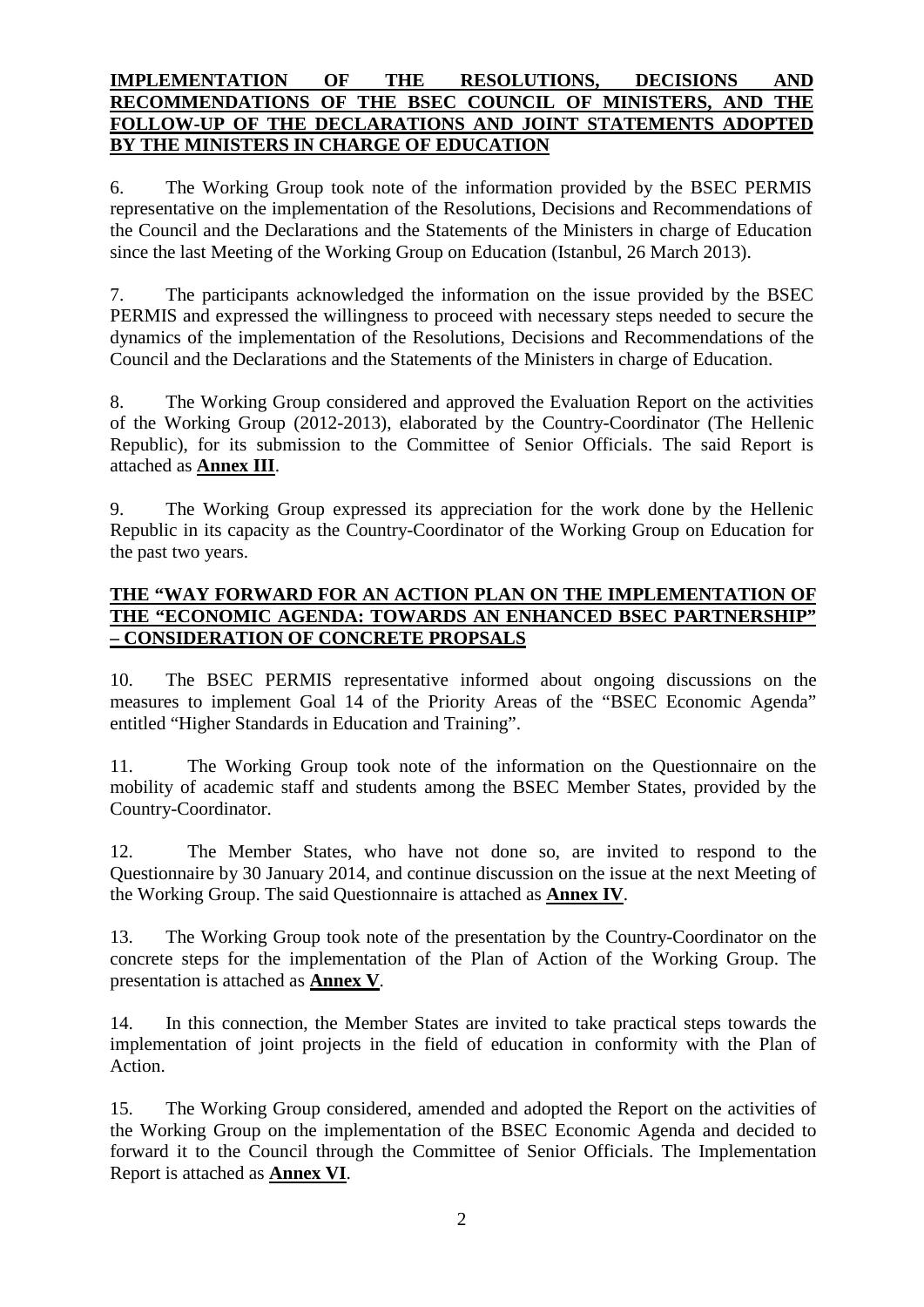# **CONSIDERATION OF CONCRETE PROPOSALS REGARDING THE IMPLEMENTATION OF THE BSEC PUBLIC COMMUNICATION STRATEGY**

16. The BSEC PERMIS representative informed on the ongoing discussions on the ways and means to implement the BSEC Public Communication Strategy.

17. The Working Group considered, amended and approved the Draft Paper for the BSEC webpage on Education, elaborated by the BSEC PERMIS. The Paper is attached as **Annex VII**.

## **RE-ASSESSMENT OF THE STATE OF AFFAIRS RELATIVE TO PRIORITIES AND LONG STANDING ISSUES**

## **a) Follow-up of the exchange of views on cooperation in development of national frameworks of qualifications with the aim to secure compatibility of the educational systems in the BSEC region**

18. The representative of the Republic of Armenia informed on the outcome of the 'Regional Meeting of Ministers of Education on the Implementation of the European Higher Education Area' (Yerevan, 17-18 October 2013).

19. The representative of the Republic of Bulgaria informed that from February 2012 the Republic of Bulgaria has its national qualifications framework.

20. The representative of the Republic of Armenia informed of the Resolution by the Government of the Republic of Armenia on the approval in 2011 of national qualification framework, as well as the guidelines for its introduction and implementation.

#### **b) Follow-up on creation of a network and a web-site (portal)**

21. The representative of the Hellenic Republic informed on the Portal of Education in the BSEC [\(www.bsec-edu.tuc.gr\)](http://www.bsec-edu.tuc.gr/), maintained by the Hellenic Republic. The Member States were invited to make greater use of the possibilities offered by the Portal, to update the relevant national information and to appoint their Focal Points to the Portal.

#### **c) Follow-up on the exchange of views on elaborating joint programs of post graduate studies and University research**

22. The representative of the Republic of Armenia informed on intergovernmental and inter-institutional joint programs in her respective state.

23. The Working Group discussed the issue and invited the Member States to consider possible proposals on the joint programs in the light of the results of the Questionnaire on the Academic Mobility.

#### **d) Use of information and communication technologies in education**

24. A Concept Paper on the use of information and communication technologies in education will be elaborated by the Republic of Armenia, as a proponent of the relevant proposal, for the Member States' consideration at the next Meeting of the Group.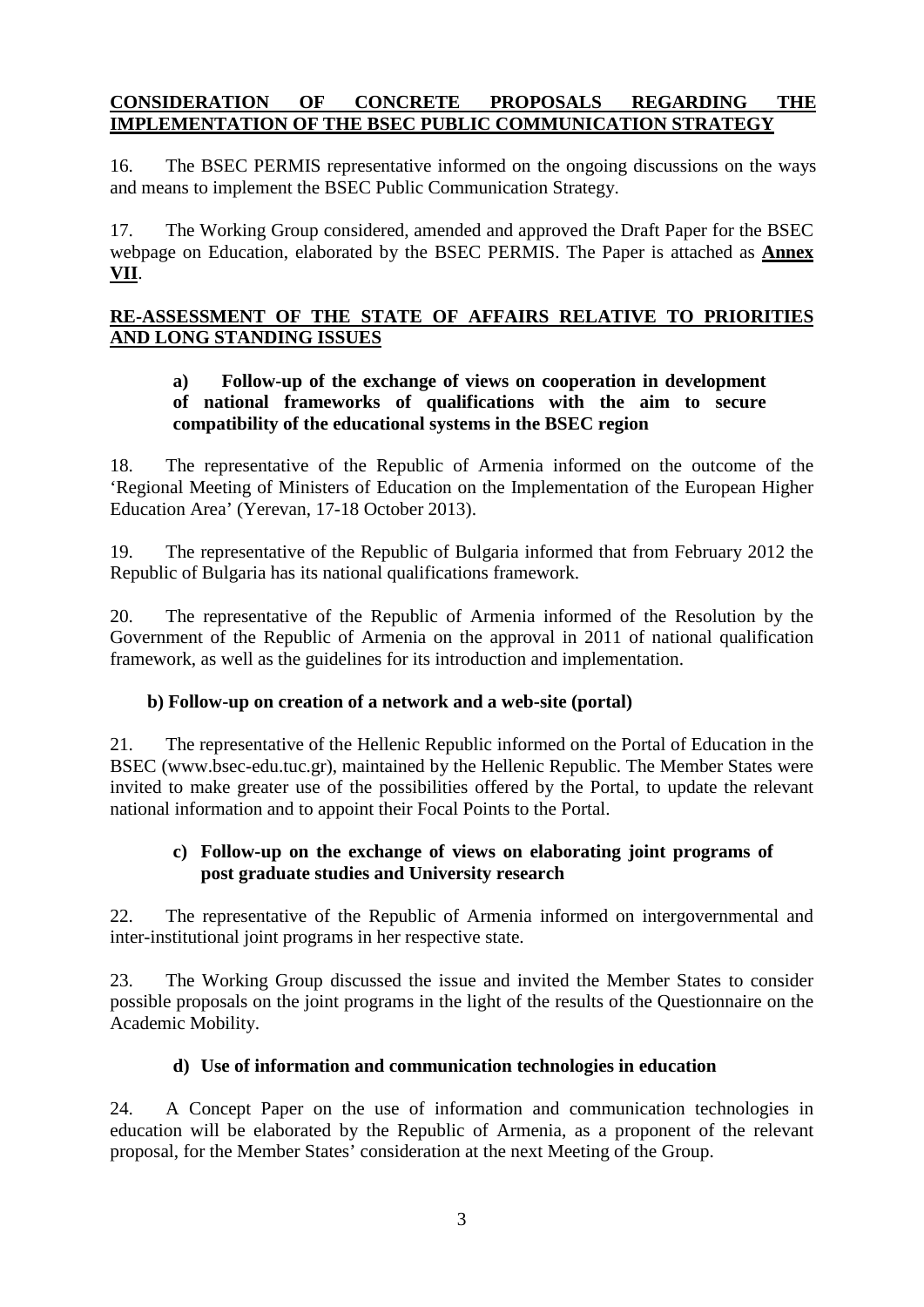### **COOPERATION WITH INTERNATIONAL ORGANIZATIONS**

25. The BSEC PERMIS informed on the final stage of elaboration of the Draft Memorandum of Understanding on Cooperation between BSEC PERMIS and the Secretariat of the United Nations Alliance of Civilizations (UNAOC).

26. Taking into consideration that no developments were recorded on the EU initiative to establish a Black Sea University, the Working Group invited a representative of the European Commission to provide additional information on the initiative.

27. The Member States were invited to explore the possible ways and means of cooperation between the BSEC and the UNESCO and make relevant proposals to be discussed at its next Meeting.

28. The Working Group requested the BSEC PERMIS to explore the possibility of cooperation with international organizations for awareness raising-oriented programs in various social and economic fields to be introduced in schools and universities of the BSEC Member States.

# **COMMUNICATION BETWEEN BSEC PERMIS AND MEMBER STATES**

29. The Working Group discussed the PERMIS proposals regarding the improvement of the communications between the BSEC PERMIS and BSEC Member States, and agreed, in parallel with the official correspondence, to use the existing e-mail network to facilitate communication between the BSEC Secretariat and the focal points assigned by the Member States to the Working Group on Education.

## **PROJECT DEVELOPMENT FUND (PDF)**

30. The Working Group took note of the information provided by the BSEC PERMIS representative about the state of affairs with the issue of replenishment of the Project Development Fund and the decision by the PDF Steering Committee to temporarily postpone submission of the project applications.

31. The Working Group took note of the PDF project application titled "Implementing the Revised Core Curriculum Based on the Modern Languages Common European Framework of Reference for Languages (CEFR) in the Republic of Armenia", submitted by the Republic of Armenia, and decided to consider it when the Fund is replenished.

# **ANY OTHER BUSINESS**

32. The participants reiterated the importance of holding a Meeting of the Ministers in charge of Education. The Member States are invited to consider the possibility of organizing in 2014 a Ministerial Meeting or a high-level conference on cooperation in the field of education among the BSEC Member States.

33. The Working Group took note of the BSEC PERMIS proposal to publish a collection of XX century works of the classic literature writers of the BSEC Member States and decided to continue the consideration of the issue at its next Meeting.